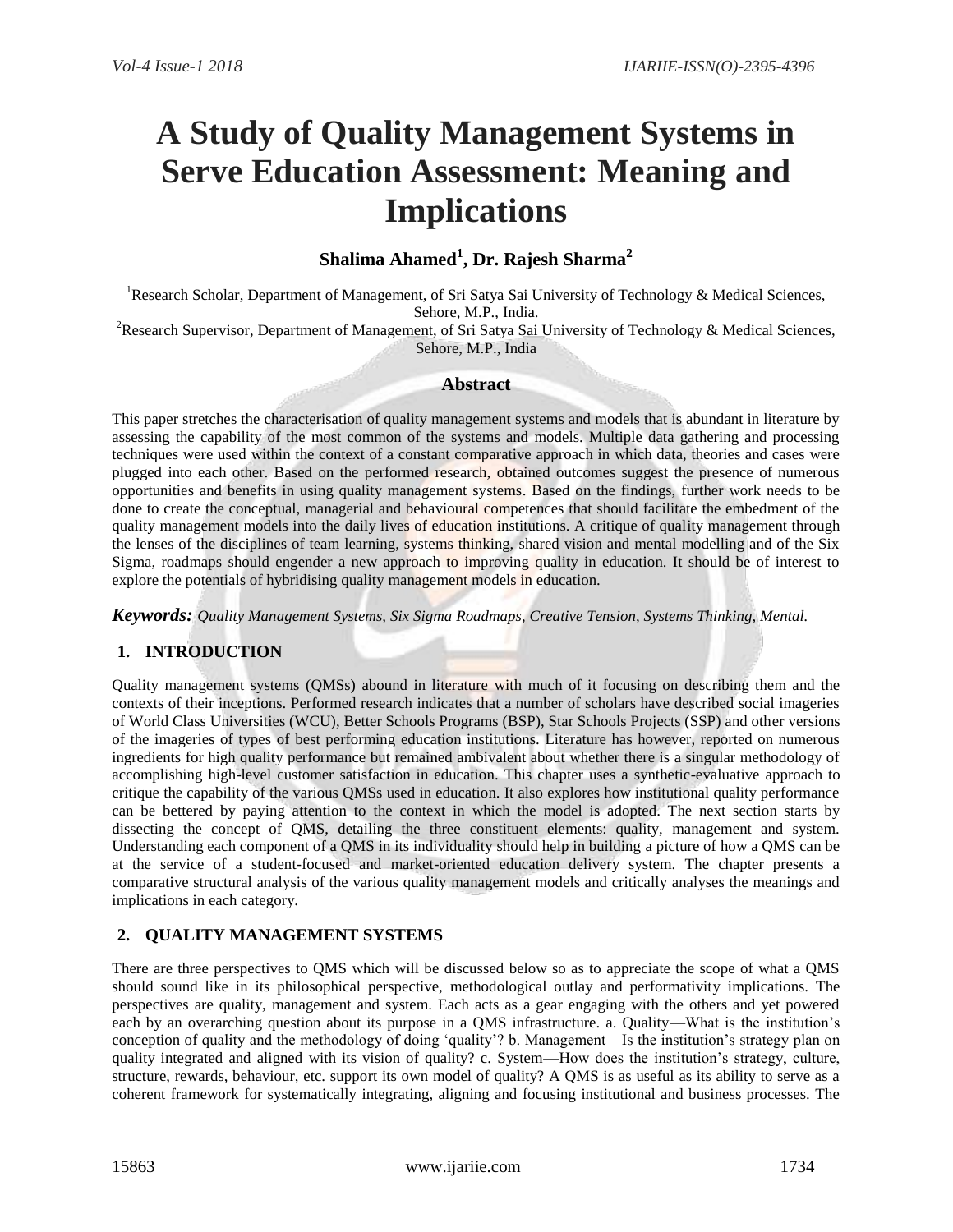focusing of business processes should help the institution in accomplishing its network of objectives and infrastructure of goals effectively and efficiently. Effectiveness and efficiency of processes ensure maximisation of customer satisfaction. Such a scope of QMS has intriguing implications on the structure of the organisation, its culture, knowledge management practices and customs. It has further implications on the technological co-efficiency of the organisation at all levels of the processes deployed across the institution.

#### **Quality**

Literature variably refers to quality as 'slippery', 'mobile', 'elastic' and 'elusive' [1]. Notwithstanding, the chapter conceives quality as referring to an expression of satisfaction with the constitution, form and performance of a good based on the beholders' conditionality of time and space. The value or worthy a person assigns to a good can appreciate or depreciate dependent on time and environment or space in which one finds himself. Nonetheless, quality is generally perceived as a representation of complex mix-and-match of qualities and variables embodied in products and services. The functional relationship has been captured by [2] in Eq. (1).

$$
EduQuali = \sum_{j=i}^{k} (P_{ij} = E_{ij})
$$
 (1)

where EduQUAL is perceived education quality of student 'i', k is the number of education attributes/items, P is perception of student 'i' with respect to performance of an attribute 'j' of institution, E is the education quality expectations of student 'i' for an attribute 'j'. It should be noted that customers do not always assign the same importance to any characteristic or feature permanently. The ever increase in the numbers and peculiarity of substitute and complimentary products/services and even features complicates the Education system's comprehension of the package of features that would best meet customer needs and wants. Thus, the measure of quality education depends on the skill with which the various stakeholder voices are integrated, processed and escalated into features of the institution and its related deliverables such as courses and programs. Such features include, but are not limited to:

- a. institutional structure,
- b. institutional facilities,
- c. program and course content,
- d. delivery modes and
- e. instructional interaction at the student-teacher interface.

Defining quality in terms of the integration of different 'voices' disarms higher education institutions (HEIs) of the prerogative to define quality in their 'own terms' and the quality assurance agencies from single-handedly imposing the yardsticks of quality assurance (QA) [3].

# **3. MANAGEMENT**

Management has been focused through the lenses of a planning process, provision of leadership, staffing, organising, monitoring and controlling, all with the aim of achieving effectiveness and efficiency across the institution. Good management is about boundary spanning and gluing people of same and different dispositions around the institution's vision, mission and operations. The proclivity for turf-warring, group-think and degeneration into clinches is high in multi-stakeholder and multi-layered institutions [4]. In such contexts, management needs to be good at dealing with political game-playing and the emergence of power-seeking mates. It therefore must be effective and efficient on two main strategies: encouraging and resourcing favourable ideas and actions and weeding elements of negative monolithic politics. Balancing the two strategies creates the space for maturation of quality management infrastructures. QMSs are more effective and efficient in the hands of experts and those willing to become better by de-learning, (re)learning and supporting alternatives to their own proposals as long as such alternatives are more sound and productive [5]. The personal quality of allowing personal positions to be contested and fecund by others (constructive vulnerability) is a critical success factor in consulting for and cocreating institutional values, missions and visions [6]. This disposition to defencelessly and proactively feel at ease with 'constructive vulnerability' however takes long to develop. There are some 14 Best Practice Principles (BPPs) that [7] argue that they smoothen the management for quality in institutions: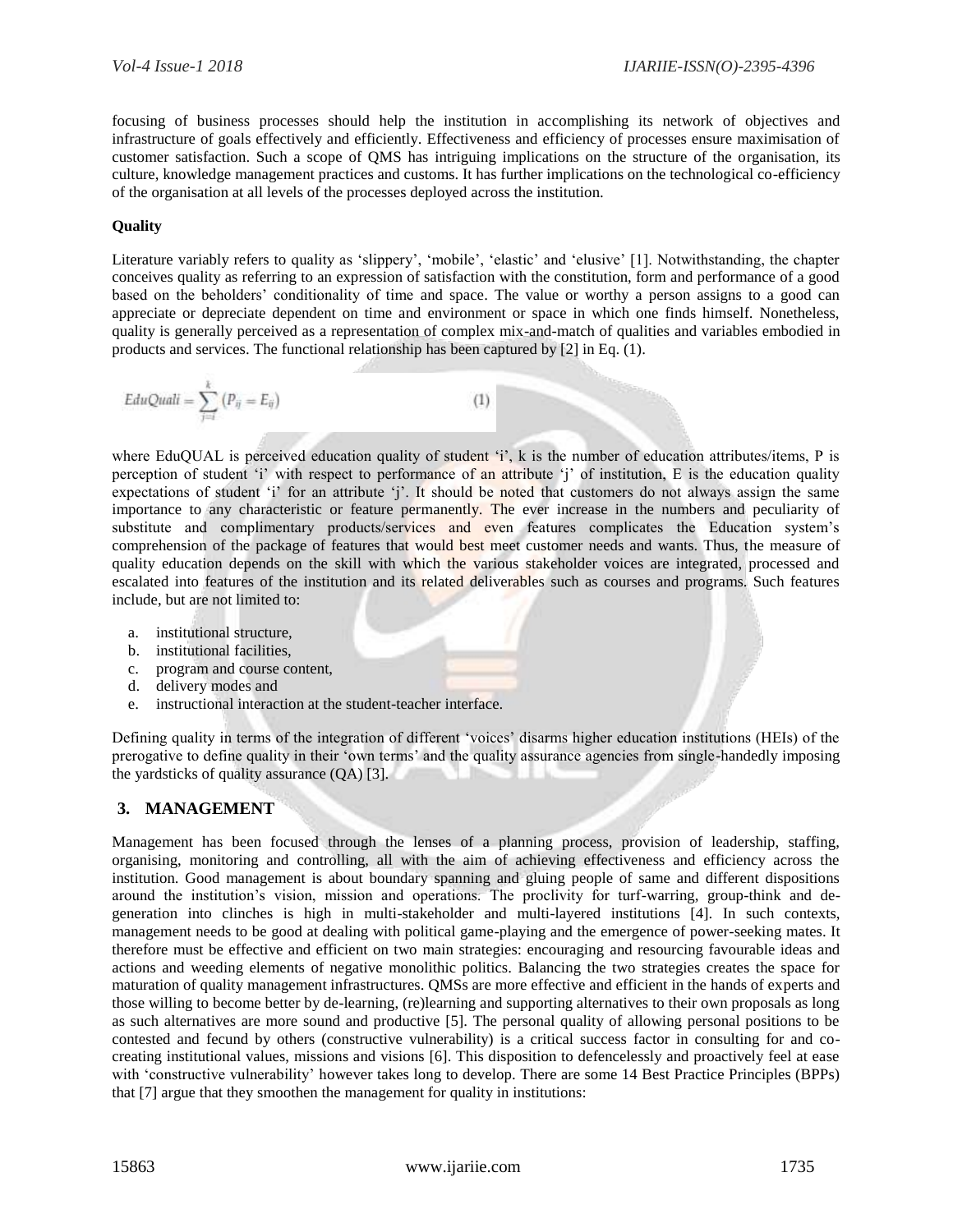- a. Being disciplined: this BPP refers to the application of a strong systems perspective in all structural, functional and behavioural aspects of the institution. The systems perspective must be vision-driven and buttressed by policy and standards.
- b. Being time-based: this BPP means the institution values time as a competitive tool and resource of critical developmental value. Therefore time should not be wasted, for instance, in pursuing non-value creating ideas and activities.
- c. Being up-front: a BPP that expresses employees' high moral probity in their valuing of honesty, humility and sincerity in all their interactions and relations.
- d. Creating customer value: a BPP expressing the strength of the institution's mental model of customer needs and wants, and how management, products and services delivery should be derived therefrom. The implication is that management; teachers and everyone in the institution must treat the other as their customer and understand what the other treats as value at their role level.
- e. Creating strategic capabilities: a BPP that expresses how institution-business capabilities are defined, understood and shared as key determinants of continuous improvement (CI) and customer satisfaction performance plans.

#### **SYSTEM**

A system is an organised, purposive structure consisting of interdependent components that perpetually, but variably influence one another. Education and QM infrastructures are both deliberate purpose-driven systems. Any education is bestowed with a number of goals and objectives just as any quality management model is charged with a number of goals and objectives. A QMS applied to education should consist of a corpus of integrated, aligned, complex elements that relate in some sophisticated way. Educational systems consist of personal or human elements and impersonal or non-human components like buildings, machines, etc. While the 'hard elements' dealing exclusively with impersonal categories of systems are easy to measure, the personal issues or soft elements of a system (sociological, behavioural and relational aspects) are somewhat not measureable in simple quantitative terms. Because of this shortcoming, whatever standards are assigned in attempting to measure them will remain subjective, relative and therefore highly prone to contestations. Elements of a system can be further dichotomised into either quantitative or qualitative. The critical issue is that a systems perspective sees education as a collection of institutional-business processes focused on achieving quality policy and quality objectives designed to meet customer requirements and needs.

# **4. MAKING A QUALITY MANAGEMENT SYSTEM SERVE EDUCATION**

A meta-synthetic analysis of research in both the private and public sectors indicate that the generic focus of QMSs is on the planning, directing, organising, monitoring and controlling of the education provision system or processes. At the input stages, the focus is on the selection of input factors of the highest quality. At the throughput stages, the focus is on the correct matchand-mixes that will provide the highest quality processes aligned with producing the correct and accurate outputs and outcomes. The throughputs routes and their inherent transformative activities must show concerns on wastage, increasing business opportunities, effectiveness and efficiency. At the output stages, the focus is on outputting products and services that satisfy and delights the customer. A clear institutional paradigm on quality education should determine the quality of inputs selected and how they get transformed in ways that approximates hypothesised quality as close to perceived quality as possible. It is the author's view that the route to high quality education should be designed down from the institution's vision which must be explicitly clear on quality objectives and metrics. Subjecting educational outputs to the scrutiny and validation of the customers helps in setting and sharing meaning and standards against which to design a corpus of criteria for success. Modern industry-based QMSs like Six Sigma, Total Quality Management and quality function deployment among others have, since the 1980s, become widely used in education. The success of such adoptions depends partly on the ability of protagonists to make the focus of the QMS overlap with the focus of their education. Examining the alignment of the assumptions of a quality model with the key performance indicators in education would tell whether a model suits the expected array of results. The quality management model must embody the sub-systemic issues that matter to quality education. Thus, an encompassing QMS must be hinged on a system-based mental model in which individuals accept responsibility to learn with others and to partake in a shared vision about how to create, manage and deliver quality. Models previously used in education are now stunted as they focus on small-scale aspects of the education system: a. The four-level model and the goal-free evaluation model both focus on measurement. b. The behavioural objectives approach focus on results. c. The responsive evaluation model, the consumer-oriented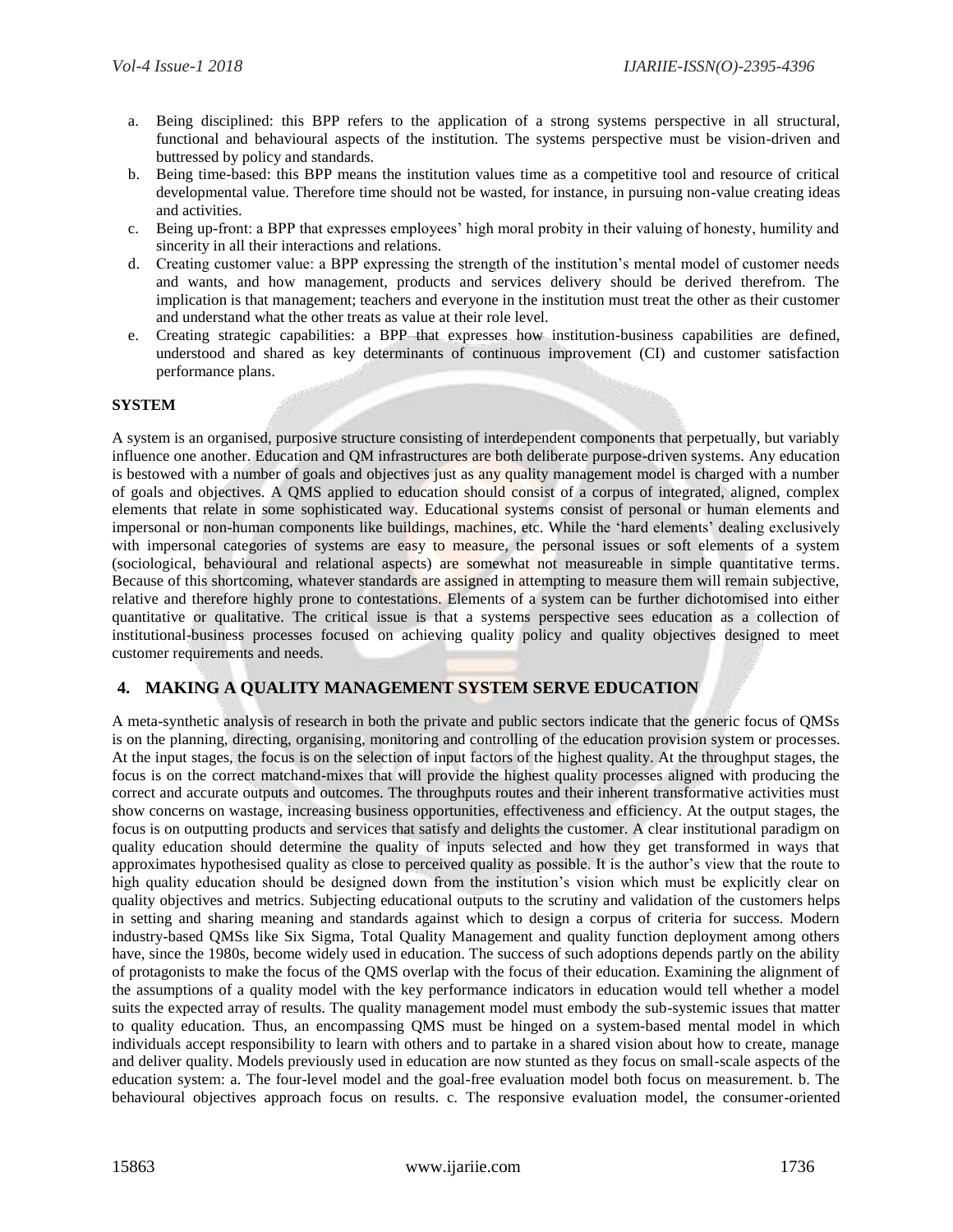approach and the empowerment evaluation model focus on the customer. d. The organisational learning model focus on knowledge management while. e. The participatory/collaborative approach focus on partnerships. The author acknowledges that there is something of each model or approach in every other model but what matters is a clear mental model of how they integrate and sustain the effort for quality education. Because educational institutions are complex interactions of sub-systems, a model that improves a singular part of the entity will not accomplish the goal of overall institutional quality performance.

#### **Management of educational assessment: meaning and implications**

There is need for a focused strategic approach to choosing assessment methods and in implementing them. This is because the mix-and-match of assessment techniques should respond to the age, curriculum contexts and teacher qualities among other factors. The assessment methods need to be the most appropriate and be accurately operationalized. An array of assessment methods, exemplified below, can be used on the same students, same programme and within same or staggered periods. An educational institution's assessment methodology should encompass direct and indirect strategies, techniques, tools and instruments for the collection of information that strategists use to measure the level, scope and depth of learning experienced by the student. The concurrent use of multiple data gathering and processing techniques in assessment of teaching and learning improves the quality of information assessors will gather from the students and other sources. The triangulation approach strengthens the relevance, validity and reliability of strategies derived from such data. Among direct assessment methods are:

- a. Capstone course (projects)
- b. Certification exam
- c. Comprehensive test
- d. Embedded techniques
- e. Entrance interviews, etc.

Among the indirect assessment methods are:

- a. Focus group
- b. Institutional data
- c. Reflective student essays
- d. SWOT analysis
- e. Syllabus review
- f. Surveys (course evaluation, graduate, alumni and employer).

Assessment that asks students to demonstrate (direct) is as critical as those asking them to reflect (indirect) on their learning.

# **5. MANAGEMENT OF QUALITY CONTROL AND QUALITY ASSURANCE INFRASTRUCTURE: MEANING AND IMPLICATIONS**

Managing of the educational quality assurance infrastructure encompasses seeking the best fit among the various assessment methods and the rest of the activities that in their own ways determine quality of educational outputs and outcomes. Educational QA (quality assurance) has various activities, including assessments and quality controls (QCs) that are designed to track and resolve deficiencies, optimise inputs and processes to ensure that emergent customer needs and requirements are met continually. While QC (quality control) tends to focus on comparing inputs, throughputs and outputs against some scheme of criteria and specifications, quality assurance goes a little further in recognising that customer needs are complex, diverse and mobile [8]. Thus, in a fast-pacing world the need for focusing on quality assuring than QC is imperative. Because of globalisation, changes in resources types, processes and skillsets are giving rise to floods of styles and fashions. New Business Models have become more invasive in HEIs (higher education institutions) than in primary and secondary education institutions.

#### **Management of resources/inputs: meaning and implications**

The relation among inputs, processes and outcomes is not uncommon in educational management literature. The generic perception is that it is needful to ensure that the quality of inputs is as high as we would like the quality of outputs to be. Two assumptions come into play in this instance: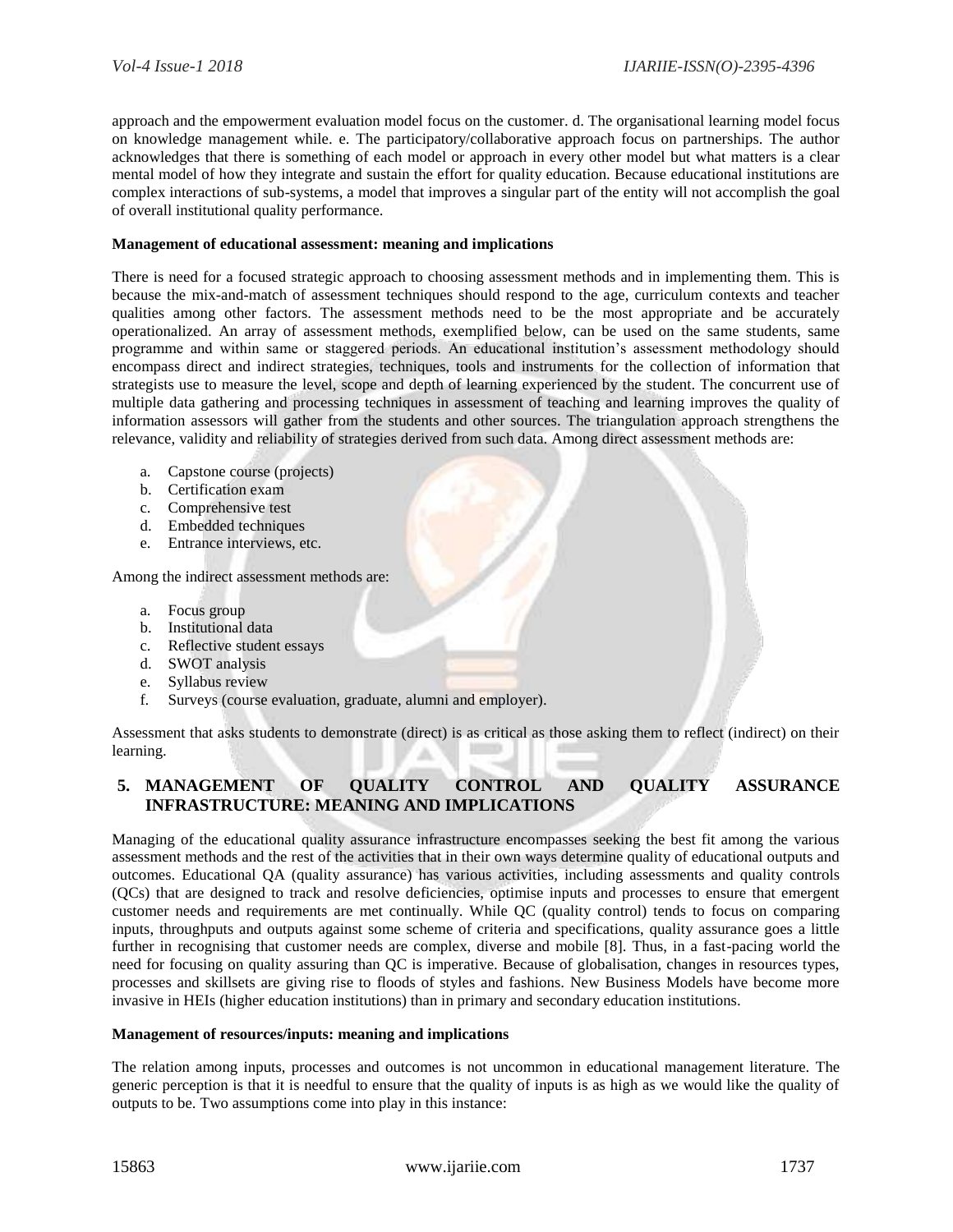a. The quality or how well the processes will work out will be determined by the quality of the resources input into the transforming processes.

b. Assuming the input resources are favourable, the quality of outputs will be determined by the appropriateness and quality of the transforming operations.

But further to these assumptions is the need to ensure that the recruitment and selection of the inputs is subordinated to the framework of customer satisfaction performance. It basically means that the inputs and outlay of processes must be built from an analysis of the demands, needs and wants of the student, industry-commerce and society. A framework by which output requirements can inform input requirements through the Six Sigma Roadmap can be referred to as 'designing down'. Among the touted inputs are: a. Quality of teachers often defined by their level of certification rather than by their ability to make their students acquire and perform particular skills; b. Quality of the buildings often rated by the imagery in them than their appropriateness as facilitators to a process of learning and transformation and c. Quality of students often perceived through lenses of some assessment system that is little aligned to what the student will develop along the institutional experience. In essence the inputs in both quantity and quality must be derived from the 'voice of customer' and institutional vision on quality than anything else.

#### **Management of educational processes: meaning and implications**

Management of educational throughputs is a complex program because it calls for vertical alignment as well as horizontal integration of modes of thinking as of action. There is need to link the Strategy Plan from top-level goals to shop-flow operations and across the sectors and departments of the institution. It is therefore of paramount importance that strategists, managers and those at the operational-technical level appreciate the criticality of connecting every micro-activity with the bigger (macro-) picture of the institution. Linking the micro- to the macrois a critical success factor in strategy implementation as it keeps every action looped with the strategy's objectives and goals. The positions of classroom practitioner, level head, head of department and upward have different job descriptions and assumed person competences that are, often in principle, 'proven' to facilitate good learning in the institution. These assumptions are combined to an array of standing and emergent policy regime that is meant to support or positively exploit the human skills. The delivery of high quality education may be constrained by inconsistencies in the policies and in their implementations.

#### **Management of outputs: meaning and implications**

'Management of outputs' may sound a rather inappropriate terminology for how the institution deals with the results of the learning-teaching processes. Educational outputs include the extant, the near and medium range results of an instructional experience. This includes the reflections undertaken by the teacher after encounters with the students and these focus on the reactions and responses of the learners. There is a need to differentiate educational outputs from educational outcomes. Educational outputs are more of the immediate and fairly near-term results of the education delivery system. Outcomes of an educational system and experience are rather difficult to winnow and claim in an exclusive fashion. Outcomes are a much delayed feature and their manifestation embodies the influence of other learning from society and the environment that the individual brushed with since the last instructional relationship. Outcomes reflect the deeper learning that resulted in the transformation of behaviour. It is important that the institutional process in the classroom does not limit itself to impacting content. It must as well focus on developing critical thinking skills, systems thinking and personal mastery. This transformative approach has implications on subject didactics and school pedagogy [9]. The next section compares six quality management models, evaluating their biases and thus, assesses their capability of improving quality of educational delivery.

# **6. CONCLUSION**

Understanding each component of a QMS in its individuality should help in building a coherent picture of how a QMS can be at the service of a student-focused and market-oriented education delivery system. However, efforts to build an infrastructure for quality management and quality assurance are often constrained by the apparent inability of the stakeholders to share at least a near-common vision of how to do 'quality' in education. One way forward would be starting at the level of personal mastery and change the deep-sited attitudes and developing skills in strategic thinking so that the cause for team learning and reconfiguring our mental models becomes more urgent. The chapter worked on seven quality management models showing how they converge on nine categories. For effectiveness, these categories must be implemented in the framework of the 14 BPPs discussed herein. Important